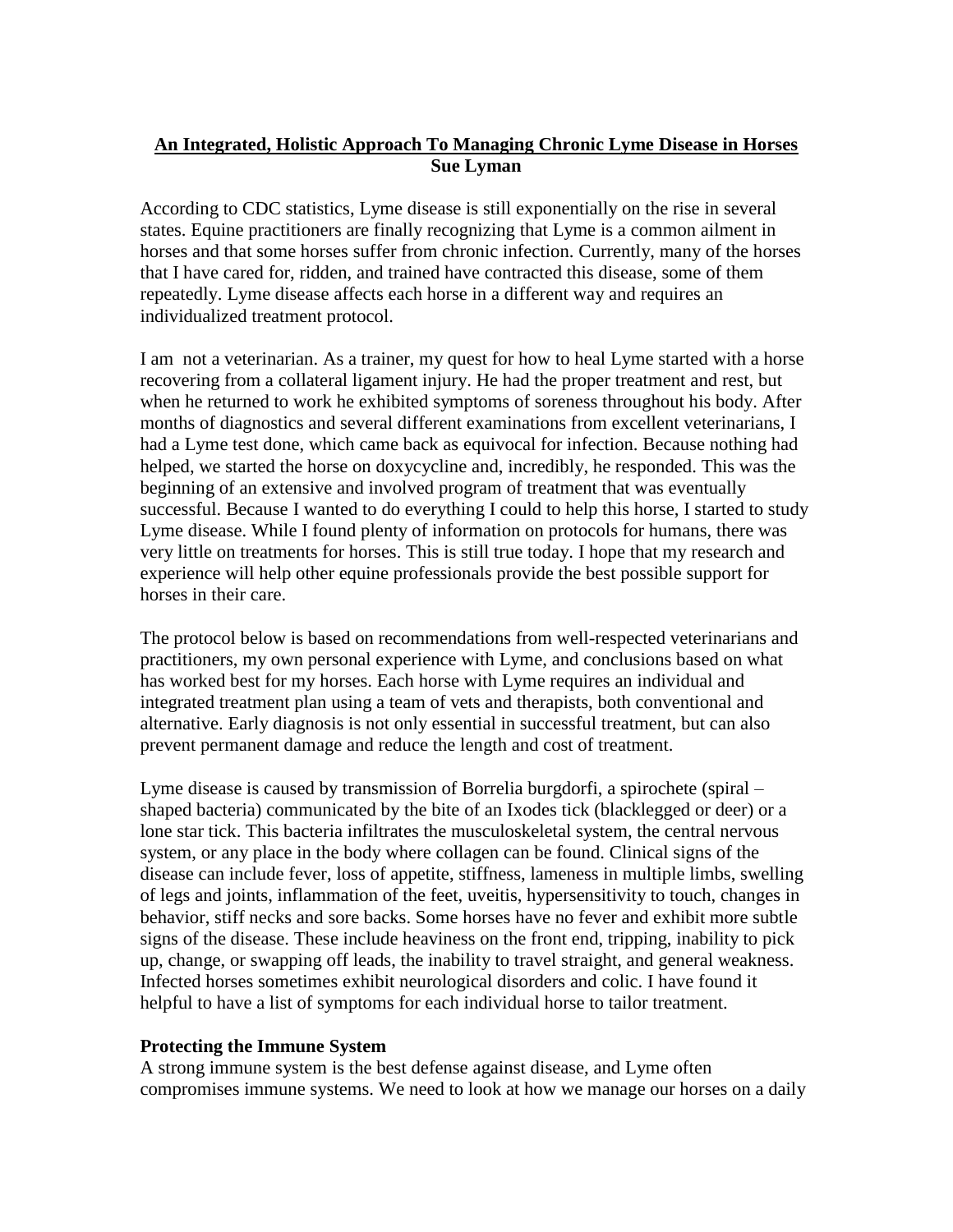basis to minimize stress, promote healthy practices, and enhance the immune system. A good daily feeding, turn out, and exercise program provide a fundamental start. Horses are grazing animals that require high quality roughage and adequate turn out. Confinement and large grain meals add to acid build-up in the stomach, which can cause gastric ulcers.

A healthy gut is the key to a healthy immune system, so it is plain common sense to use a feeding program that suits the horse's natural state. Antibiotics, NSAIDs, shipping stress and confinement disrupt the balance in the hindgut. While medications are sometimes necessary, overuse and "stacking" NSAIDs are dangerous to the horse's health. Supplementing daily with a good prebiotics and probiotic helps replace and balance the microorganisms needed to keep the horse's digestive track healthy.

Corticosteroids, which suppress the immune system, should be avoided. Horses given corticosteroids on a regular basis are prone to chronic infections. These drugs also compromise cartilage health, interfere with the healing of tendon and ligament injuries, and can mask the severity of an injury, leading to further damage. If it is absolutely necessary to use corticosteroids, use as low a dose as possible for the shortest duration of time.

### **The Controversy Over Vaccines**

The OspA vaccine, used in dogs to prevent Lyme, has been effective in preventing Lyme disease in ponies challenged with infected ticks. However, the vaccine is likely to be of limited value once a horse is infected. In my personal experience, three horses that had Lyme in the past tested negative for Lyme before being inoculated with a series of two vaccines. Within a week, all of the Lyme symptoms in all three horses had returned. All three tested for vaccination antibodies, one tested with in the positive range in Elisa titers, positive for infection on western blot. All three horses responded to antibiotic treatment (one of them needing IV antibiotic treatment) with supportive immune therapies. After this incident, I had noticed that some of the horses had their Lyme symptoms return after a fall or spring vaccination series. All of them responded to antibiotic therapy. I have also used EqStim in the first horse that I had who suffered from Lyme hoping to help boost the immune system. After each injection of EqStim, his symptoms got worse and worse. The EqStim seemed to over activate the immune system. This experience with vaccines made me consider the effect of Lyme on the immune system and question the current use of vaccines in our animals. If we could reduce vaccines given, perhaps we could also reduce the need for additional antibiotic therapy.

Incidentally, the human Lyme vaccine, which was removed from the market in 2002, appears to have similar effects. One tenth to one third of the people vaccinated had problems ranging from a return of the disease or its symptoms to neurological, cognitive and arthritic conditions. In *Healing the New Childhood Epidemics*, Dr. Bock argues that "immunizations (are) directly responsible for helping to create new epidemics of allergies, autism ADHD and asthma," all conditions connected to immune system malfunctions. Dr. Bock recognizes the importance of vaccination, but he also recommends vaccinating only healthy children, taking care not to overwhelm the immune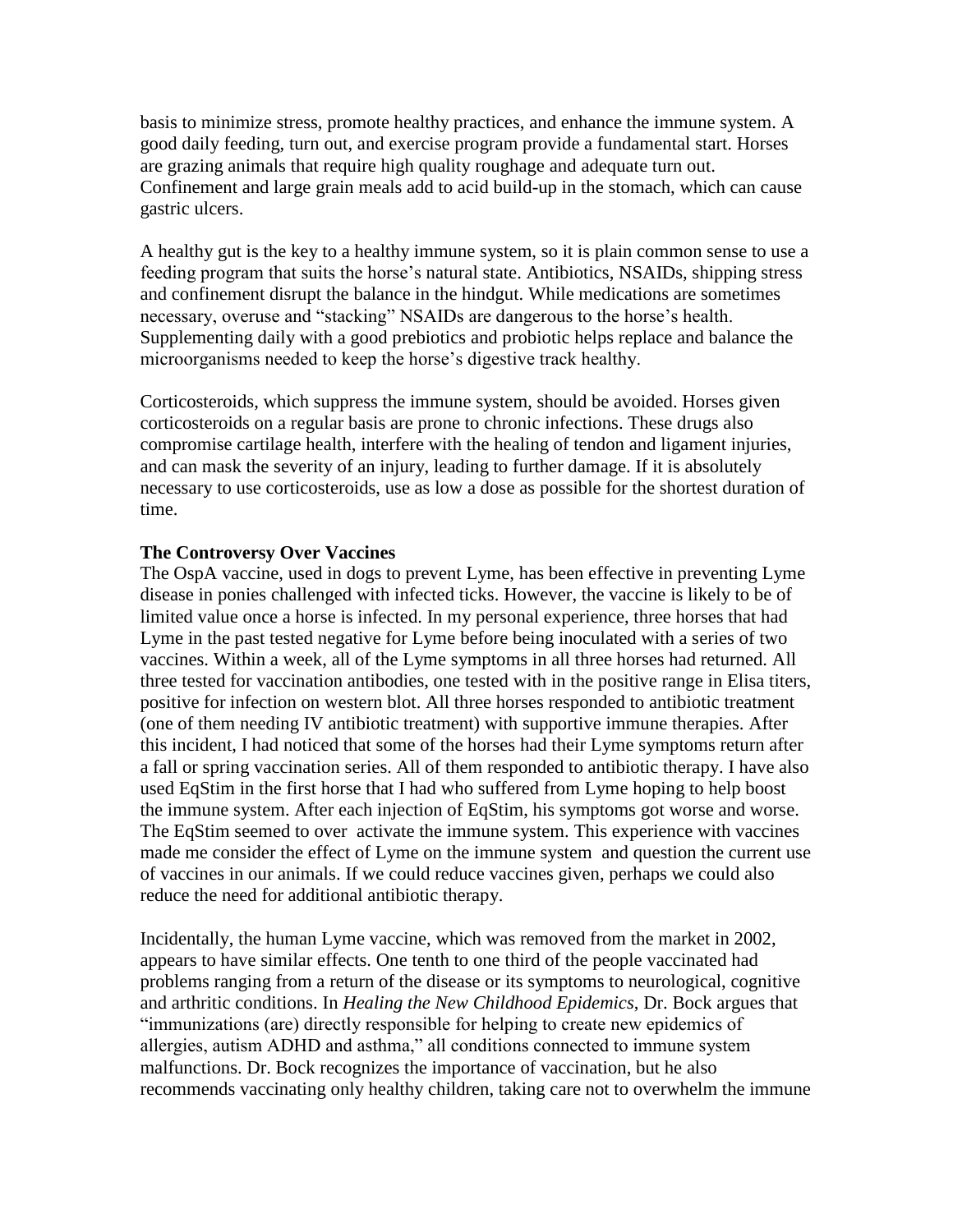system, being very cautious in administering vaccines to children who have had adverse reactions, and avoiding boosters if a titer check shows evidence of immunity.

Small animal veterinarians are starting to vaccinate less frequently and using titers to check immunity. It is time that we explore this option for our horses. I now check titers and vaccinate my horses for only diseases for which they have no protection. I believe that this has helped my horses stay much healthier; even though Lyme is on the rise, the horses in my care, while still needing treatment, have not gotten as sick as they had in the past.

### **Diagnosis**

In an endemic area, the diagnosis should be a clinical one, supported by blood tests. A proactive diagnosis of Lyme diagnosis can save the horse from further infection and injury. The most commonly used tests are the ELISA and Western Blot tests and tick panels that can target acute and chronic disease. These can be unreliable for several reasons. Treating a horse living in an endemic area with clinical signs of Lyme and a high titer confirmed with a Western Blot is an obvious course of treatment. Unfortunately with Lyme, especially in new cases or cases that have gone undiagnosed, this is not always the case. A low titer or equivocal result can mean the horse is infected but is in the early stages of the disease and that the immune system has not had time to generate a significant response, or that the horse's immune system is compromised and unable to respond effectively to fight a bacterial invasion.

Lyme spirochetes have the ability to change their outer surface proteins rapidly and have the ability to change into an encysted form. Not only does this enable them to evade immune responses and further infect their host, it may also be one of the reasons a host with the disease may not produce a positive test. Of course, a negative test could mean that the horse is not infected and a positive test with out clinical symptoms could mean either that the horse's immune response is effectively fighting off the infection or that the horse had been infected in the past and had successfully created antibodies against the bacteria. This is why it is very important to pay attention to the clinical signs and symptoms of the disease.

## **Antibiotic Treatment**

For a horse with clinical signs and a positive titer, or one with a titer in the equivocal range, confirmed with a positive blood test, the standard course of treatment is 6 to 12 weeks of antibiotic therapy, usually doxycycline or a week to a month of IV oxytetracycline followed by two months of oral doxycycline. Horses that have gone undiagnosed or that have more severe symptoms may have to be treated much longer for several reasons. Tetracyclines (oxytetracycline and doxycycline) are a bacteriostatic class of antibiotic. This means that they don't kill the bacteria directly; they interfere with the bacteria's ability to reproduce, giving the immune system time to do the killing. The Lyme spirochete has a very slow reproductive cycle -- as much as 14 times longer then a strep bacteria. Treating Lyme disease for reproductive cycles obviously takes much longer, especially if the horse did not get an early diagnosis. Also, doxycycline is poorly absorbed from the gastrointestinal tract, and it can cause ulcers in some horses, so they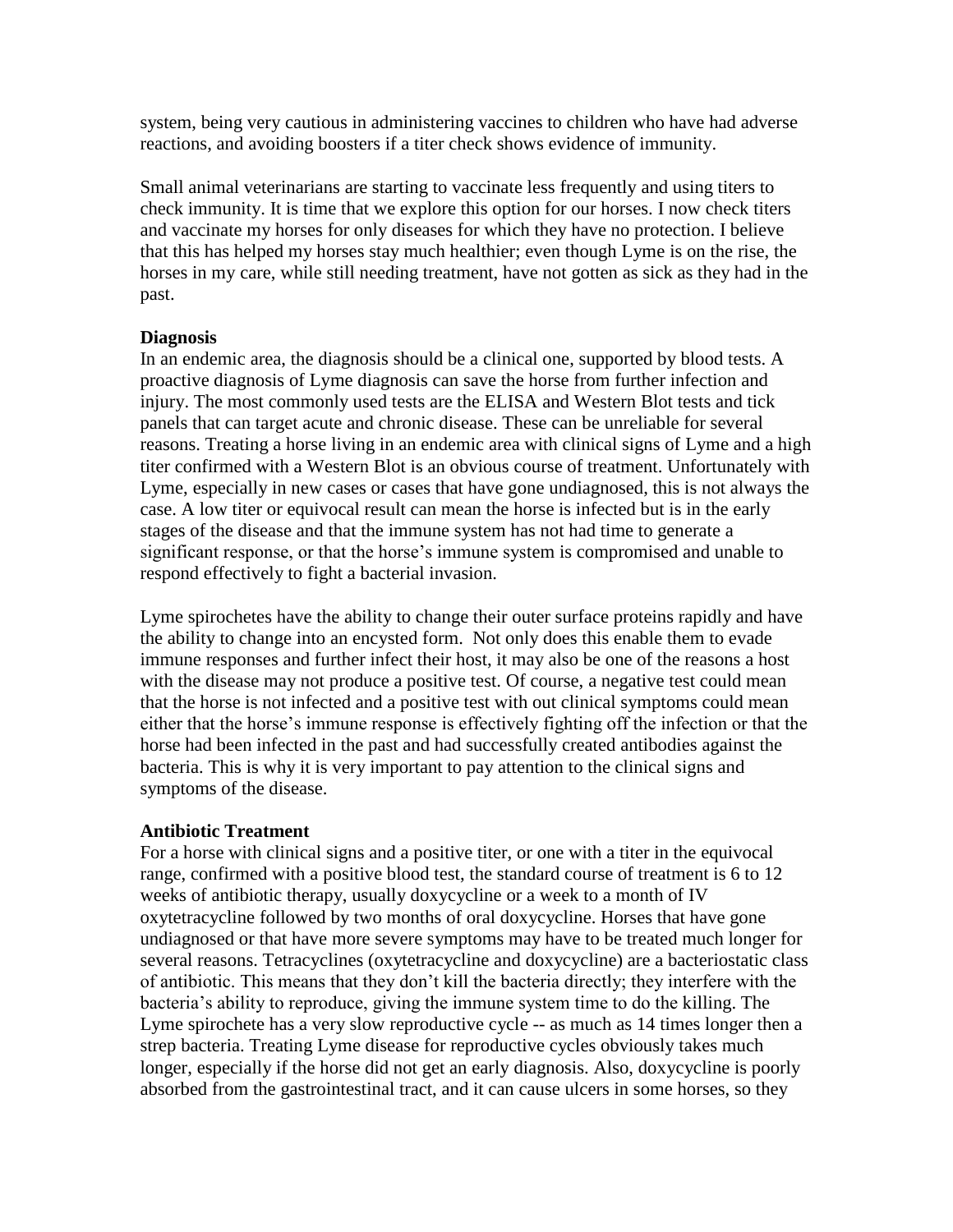may need to stay on omeprazole and/or other supplements while being treated to prevent or negate the ulcers and to help with the absorption of the antibiotics. Early diagnosis and supportive treatment can significantly reduce the time the horse requires antibiotic therapy. My horses diagnosed late needed antibiotic therapy for six months to two years. By paying attention to small signs and keeping my horses' immune systems strong, others were treated successfully in four to six weeks.

### **Immune Enhancement**

Tetracyclines require a well-working immune system to be successful. The immune system needs enhancement as well as protection to kill the spirochetes while the antibiotics keep them from reproducing, so immune system supplements are a necessary adjunct in treating Lyme. The immune system is an extremely complex and sensitive system, and the wrong supplement can provoke an auto immune response and deterioration. Proper veterinary guidance as well as observation of how the horse responds is crucial in determining what supplements are right for each individual horse at its stage of disease.

Probiotics are an essential part of treatment protocol. Antibiotics kill necessary gut flora in the intestines and weaken the immune system. It is vital that horses be supplemented with probiotics while on antibiotic therapy and for months following treatment.

Other forms of immune enhancement are also helpful. such as herbal supplements that are immune modulators -- not an immune stimulants – that balances the immune system. These have been clinically shown to increase and improve the activity of T-cells and NK (natural killer) cells. Also, products containing a combination of colostrum, thymic proteins and immunoglobulins can be helpful in balancing both passive and cell mediating immunity. Vitamin E (preferably from natural sources) protects against muscle damage, improves immune response, aids vitamin C and selenium in collagen repair, stimulates NK cells, and aids in the healing of nerve tissue. Other helpful supplements include Glutathione, essential fatty acids, Vitamin C, B complex vitamins, magnesium, Resveratrol, Noni, Chinese herbs and Garlic. Not only does garlic have antibiotic, antiviral, antifungal and detoxifying qualities, it also has the added bonus of reducing tick bites.

The use of homeopathic medicine is a helpful adjunct as well. While I have not had luck using homeopathy as a sole treatment for Lyme, remedies can facilitate reduction of symptoms, promote healing, and alleviate adverse reactions to vaccines and medications.

### **Liver Support**

Long term antibiotics are very hard on the liver, which breaks down medications and purifies the blood by removing endotoxins. The endotoxins produced in a bacterial dieoff can make symptoms worse and inhibit healing. Many horses need liver support during and after treatment. Milk thistle seeds contain silymarin, a group of plant compounds that protect the liver by neutralizing harmful substances and actually help regenerate the liver by stimulating the growth of new liver cells.